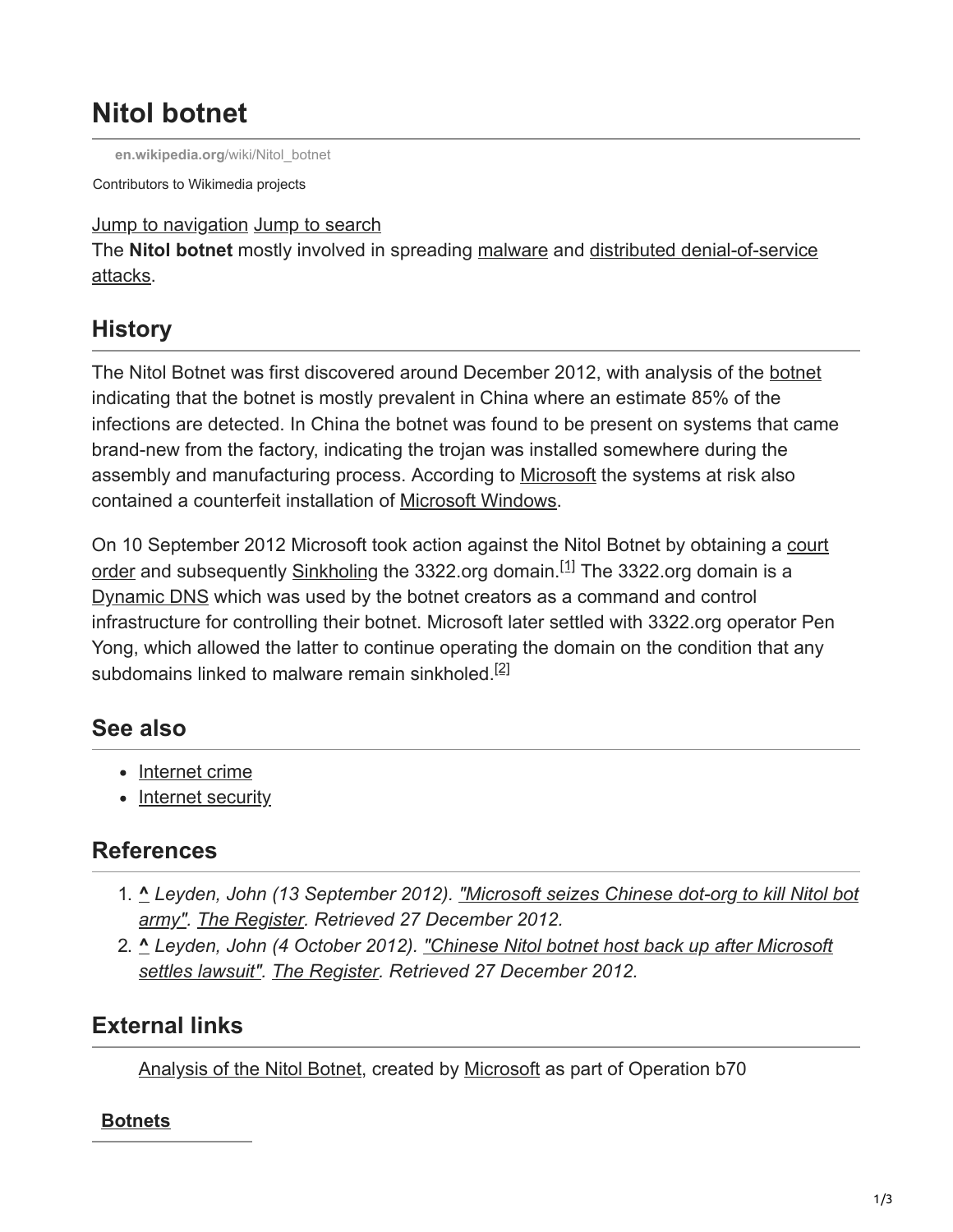- [Akbot](https://en.wikipedia.org/wiki/Akbot)
- [Asprox](https://en.wikipedia.org/wiki/Asprox_botnet)
- [Bagle](https://en.wikipedia.org/wiki/Bagle_(computer_worm))
- [BASHLITE](https://en.wikipedia.org/wiki/BASHLITE)
- [Bredolab](https://en.wikipedia.org/wiki/Bredolab_botnet)
- [Cutwail](https://en.wikipedia.org/wiki/Cutwail_botnet)
- [Conficker](https://en.wikipedia.org/wiki/Conficker)
- [Donbot](https://en.wikipedia.org/wiki/Donbot_botnet)
- [Festi](https://en.wikipedia.org/wiki/Festi_botnet)
- [Grum](https://en.wikipedia.org/wiki/Grum_botnet)
- [Gumblar](https://en.wikipedia.org/wiki/Gumblar)
- [Kelihos](https://en.wikipedia.org/wiki/Kelihos_botnet)
- [Koobface](https://en.wikipedia.org/wiki/Koobface)
- [Kraken](https://en.wikipedia.org/wiki/Kraken_botnet)
- [Lethic](https://en.wikipedia.org/wiki/Lethic_botnet)
- [Mariposa](https://en.wikipedia.org/wiki/Mariposa_botnet)
- [Mega-D](https://en.wikipedia.org/wiki/Mega-D_botnet)
- [Mirai](https://en.wikipedia.org/wiki/Mirai_(malware))
- [Metulji](https://en.wikipedia.org/wiki/Metulji_botnet)
- Nitol
- [Rustock](https://en.wikipedia.org/wiki/Rustock_botnet)
- [Sality](https://en.wikipedia.org/wiki/Sality)
- [Slenfbot](https://en.wikipedia.org/wiki/Slenfbot)
- [Srizbi](https://en.wikipedia.org/wiki/Srizbi_botnet)
- [Storm](https://en.wikipedia.org/wiki/Storm_botnet)
- $\bullet$  [TDL-4](https://en.wikipedia.org/wiki/TDL-4)
- [Torpig](https://en.wikipedia.org/wiki/Torpig)
- [Virut](https://en.wikipedia.org/wiki/Virut)
- [Vulcanbot](https://en.wikipedia.org/wiki/Vulcanbot)
- [Waledac](https://en.wikipedia.org/wiki/Waledac_botnet)
- [ZeroAccess](https://en.wikipedia.org/wiki/ZeroAccess_botnet)

#### • [Zeus](https://en.wikipedia.org/wiki/Zeus_(malware))

#### **Notable botnets**

- [Browser security](https://en.wikipedia.org/wiki/Browser_security)
- [Computer virus](https://en.wikipedia.org/wiki/Computer_virus)
- [Computer worm](https://en.wikipedia.org/wiki/Computer_worm)
- [Malbot](https://en.wikipedia.org/wiki/Internet_bot#Malicious_purposes)
- [Internet security](https://en.wikipedia.org/wiki/Internet_security)
- [Malware](https://en.wikipedia.org/wiki/Malware)
- [Man-in-the-browser](https://en.wikipedia.org/wiki/Man-in-the-browser)
- [Network security](https://en.wikipedia.org/wiki/Network_security)
- [Operation: Bot Roast](https://en.wikipedia.org/wiki/Operation:_Bot_Roast)
- [Trojan horse](https://en.wikipedia.org/wiki/Trojan_horse_(computing))

#### **Main articles**



This [malware-](https://en.wikipedia.org/wiki/Malware)related article is a [stub](https://en.wikipedia.org/wiki/Wikipedia:Stub). You can help Wikipedia by [expanding it.](https://en.wikipedia.org/w/index.php?title=Nitol_botnet&action=edit)